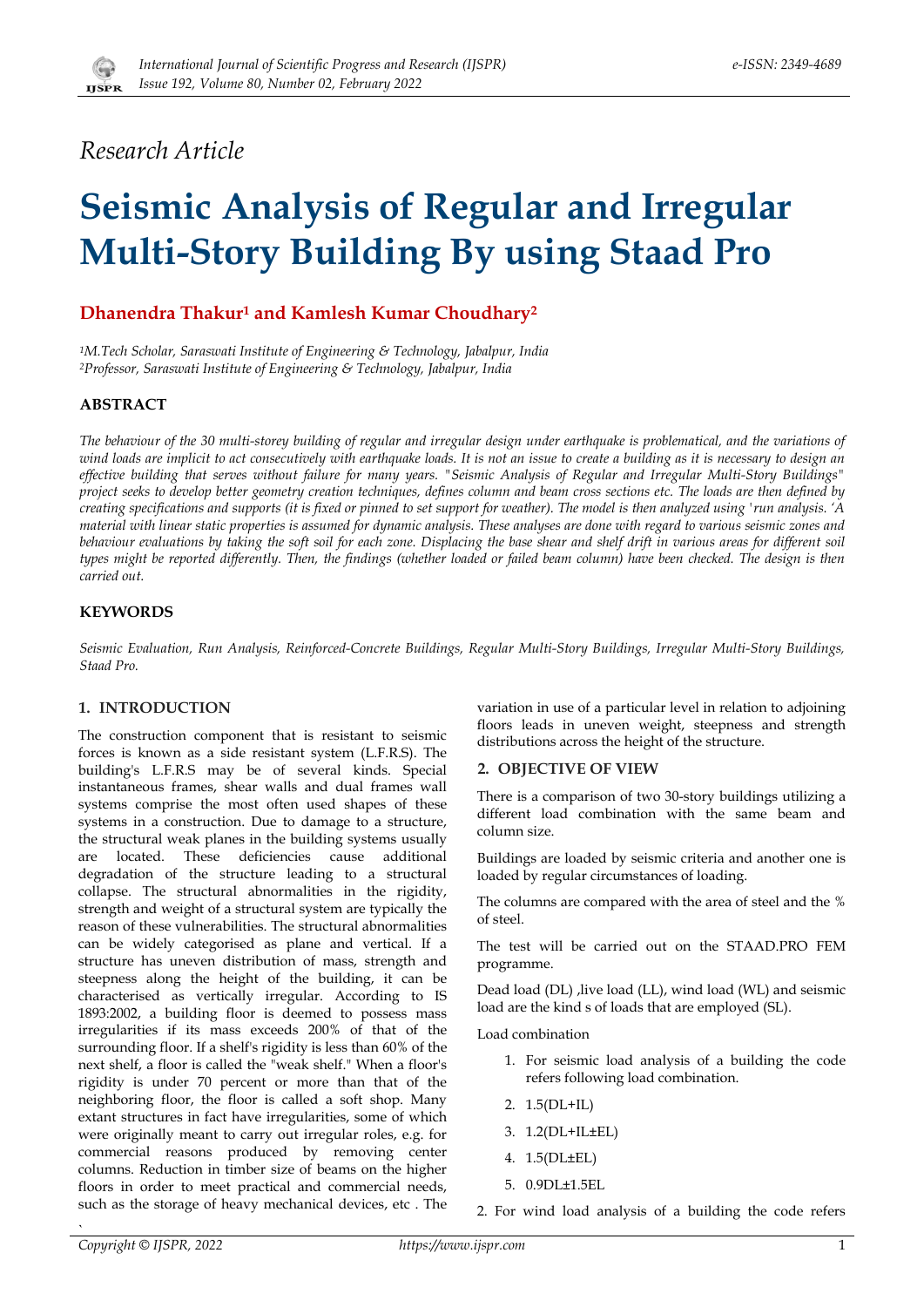

following load combination.

- 1. DL+LL
- 2. DL+WL
- 3. DL+0.8LL+0.8WL

It took larger internal size since it always took more charge than the outward one. It took larger internal size since it always took more charge than the outward one.

If larger dimensions are not provided, compression will fail.

#### **3. METHODOLOGY**

In general, design activities are carried out. STAAD-PRO is used to achieve the objective in four stages.

- Input files preparation.
- Input files analysis.
- Monitor and verify the outcomes.

• Send the results of the investigation to developing steel or concrete motors.

1. Input file- Prepare

We described the structure first of all. Geometry, materials, cross sections and supporting circumstances are covered in the description section.

2. Input file analysis

We need to make certain that we are syntaxing with STAAD-PRO. So, it's going to be mistaken.

We should be sure that whatever we enter creates a stable framework. It is going to show mistake, otherwise.

Finally, to ensure that the input data are accurately entered we should validate our output data.

3. Look and check the findings.

POST PROCESSING is used to read the results. We first choose the output file (as different loads or load combinations) we wish to examine. Then the results will be shown.

4. Send the results of the analysis to the design engines or concrete design engines for the purpose of design.

If someone wants to create following analysis, he may ask STAAD-PRO to use the findings of the analysis as a design

Through the design beams and design column, data such as Fy main, Fc are allotted to the views.

It shows the entire design structure while doing the analysis.

# **4. RESULTS AND DISCUSSION**

#### COMPARISION OF WO 30-STOREY BUILDING

After the fundamental job has been done . Then two alternative combinations of load were produced. The first 30-story skyscraper with seismic load, live and dead load was constructed. The second 30-story structure has been constructed with wind load, live load and dead load. Both

structures have the same beam and column size. The inner size of the column is (0.8m to 0.8m). External column size (0.75m/0.75m) has been taken. This is the size of the beam (0.45m to 3m). It took larger internal size since it always took more charge than the outward one. If larger dimensions are not provided, compression will fail.

Followings are the input data, concrete design, deflection at dead load; seismic load and wind load combination are the input data …



DATA REQUIRED FOR THE ANALYSIS OF THE FRAME.

- Type of structure multi-storey fixed jointed plane frame.
- Seismic zone II ( IS 1893 ( part1 ) : 2002 )
- Number of stories 30 (G+29)
- Floor height 3.5m
- No of bay sand bay length 4 nos,5 m each.
- Imposed load 2kN/m2 on each floor and 1.5 kN/m2 on roof.
- Materials Concrete (M35) and Reinforcement (Fe500).
- Size of column 0.8m×0.8m internal column size,0.75m×0.75m external column size.
- Size of beam 0 .45m×0.45m
- Depth of slab 125 mm thick
- Specific weight of RCC 25 kN/m3.
- Specific weight of infill 19.2 kN/m3
- Type of soil Medium soil.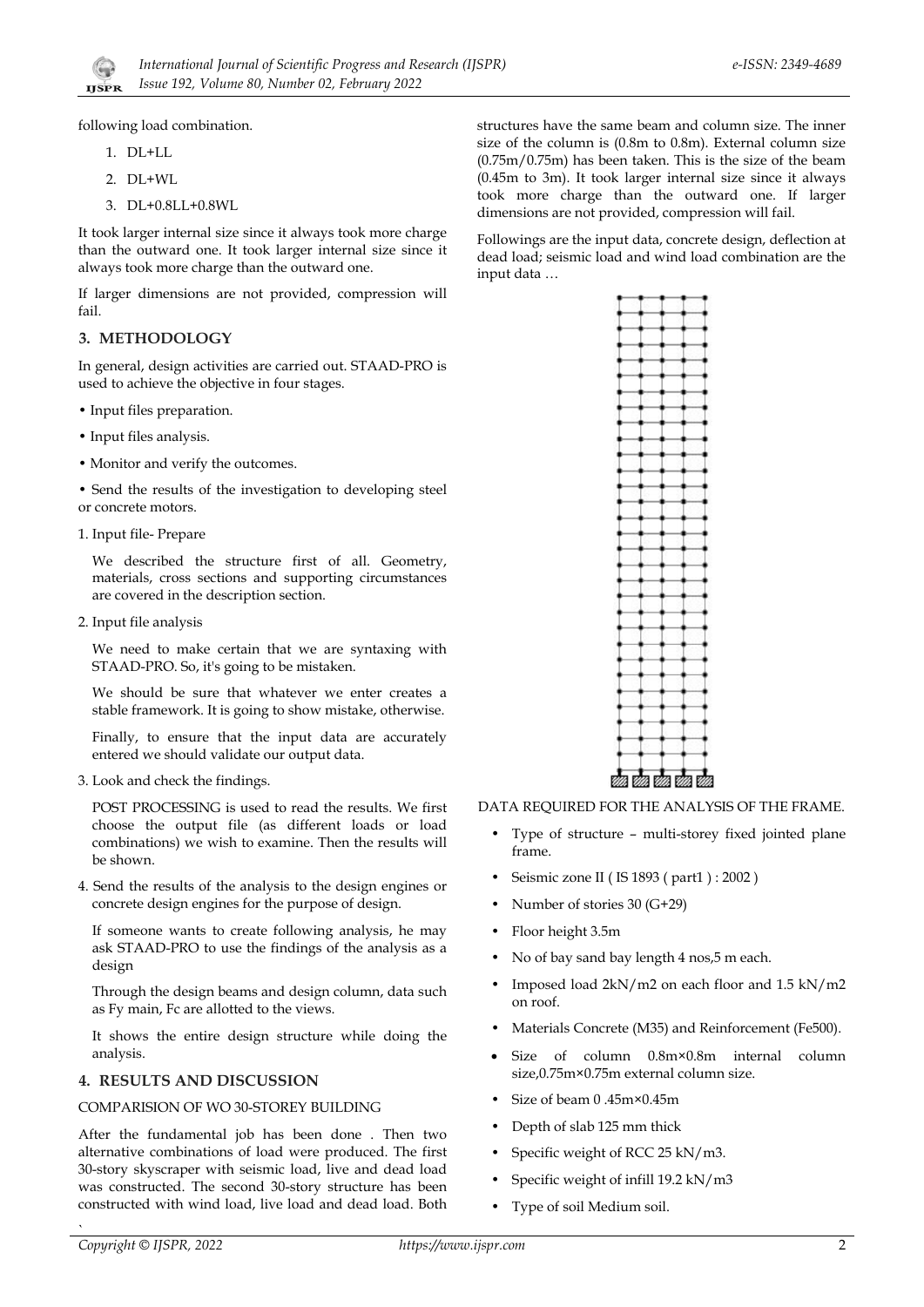• Response spectra As per IS 1893.

 $\mathbb{G}$ **IJSPR** 



(Concrete design of the beam 1952)



(Shear bending of beam no.1952)



(Deflection of the beam1952)

Followings are the Input Data concrete design, deflection and shear bonding for different beam in WIND load, Dead load and Live LOAD Combination

Data required for the analysis of the frame.

- 1. Type of structure-->multi-storey fixed jointed plane frame.
- 1. Number of storey's 30,(G+29) No of bays and bay

length 4nos,5m each.

- 2. Floor height 3.5m
- 3. No of bay sand bay length 4nos,5m each.
- 4. Basic wind speed As per IS 875(PART 3),50m/s for CTC.
- 5. Imposed load 2kn/m2 on each floor and 1.5kn/m2 on roof.
- 6. Materials Concrete (M35) and Reinforcement (Fe500).
- 7. Size of column 0.8m×0.8m internal column size 0.75m×0.75m external column size.
- 8. Size of beam 0.45m×0.45m
- 9. Depth of slab125mm thick
- 10. Specific weight of RCC 25kn/m3.
- 11. Specific weight of infill 19.2kn/m3
- 12. Wind intensity and height As per IS 875 (PART 3), 1.5kn/m2 at a height 105m in CTC.



(A 30 storey building under wind, live and dead load combination)



(Concrete design for beam no.1952)